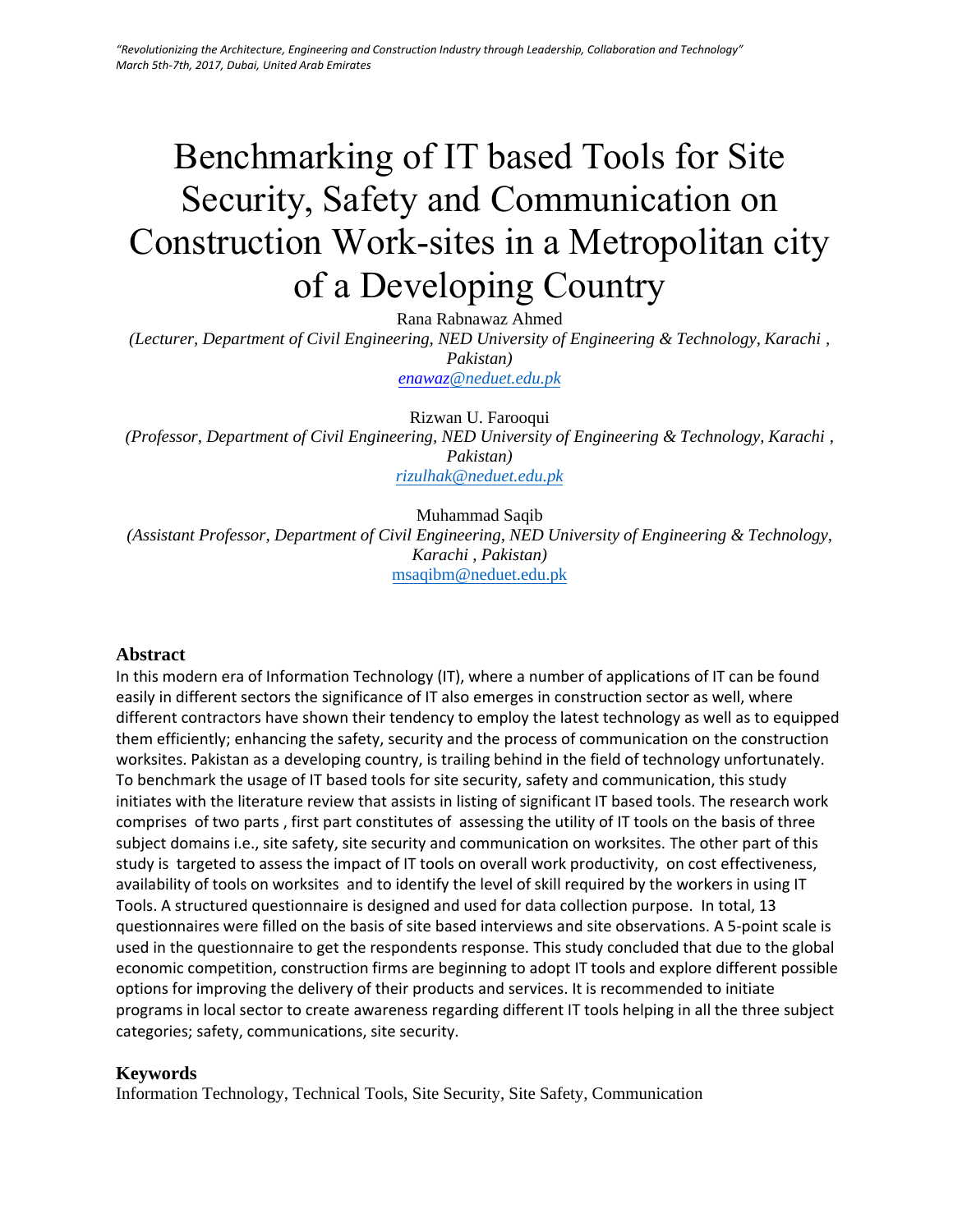## 1. RESEARCH BACKGROUND

Technology has revolutionized the world in each and every aspect of life. Technology has given birth to too many technological devices such as radio, television, mobile phones etc. This study covers the applications of IT tools in construction sector. Modern way of construction incorporates many IT devices such as mobile phones, CCTV Cameras, Walkie Talkie, Internet etc. These tools have tremendously increased the efficiency of project execution work. Stakeholders in particular construction contractors are compelled to use these devices in order to compete and retain their positions in the market. The study of information technology applications in construction is a premature field of research, still struggling to define its place within the large family of academic disciplines .There is consequently an urgent need for some consensus on what the domain of study of IT in construction is. It is difficult to give a very precise definition of the domain of IT in construction and to draw crystal clear boundaries between IT in construction and nearly related research domains. Often the discussion of IT technologies of interest to construction is centered on the most recent tools that general developments in commercial IT or in Computer science research have to offer (a "technology push" viewpoint).

Information technology (IT) can be defined as the use of electronic machines and programs for the processing, storage, transfer and presentation of information. (Beckinsale & Ram, 2006) also defined ICT as 'any technology used to support information gathering, processing, distribution and use'. During the early decades, IT was almost exclusively used to support activities which could be categorized as creation of new information. Since the latter half of the 20th century machines have increasingly been used also to aid in information processing tasks. Early uses were in particular computer applications for engineering analysis. Since the 1980's IT use, in the form of Computer Aided Drawings (CAD) and word processing software, copying machines, faxes, mobile phones, computer networks, etc. has increased enormously and now affects all aspects of the information process.

Nowadays the use of information technology is no longer confined to huge number-crunching machines housed in air-conditioned computer halls but permeates all aspects of everyday life. Communications technology is today an important part of IT. Not only computers and their software, but also devices such as the telephone, the photocopying machine and the telefax should thus be included in the definition of information technology. Many of the functions of these devices are in fact increasingly integrated. With the latest generation of laptop computers it is already possible to send and receive faxes and emails. Recently, mobile phones which incorporate small microcomputers have started to appear on the market. The information and material sub-processes are integrated by information flows in two directions. Firstly, the information process produces information which indirectly or directly controls the material activities taking place. Secondly the information processing activities constantly need feedback information about what is actually happening in the material process, in order to check compliance with the designs or monitor the progress of the work against the schedules. In a longer time perspective the information process also needs feedback on the performance of buildings during the maintenance stages.

While other industries have been able to achieve very significant improvements in productivity and quality over the last few decades, the construction industry seems to have been at a standstill. The industry has not been able to combine high quality with productivity, customer satisfaction and flexibility. Competition remains mainly focused on lowest cost and offering capacity instead of quality,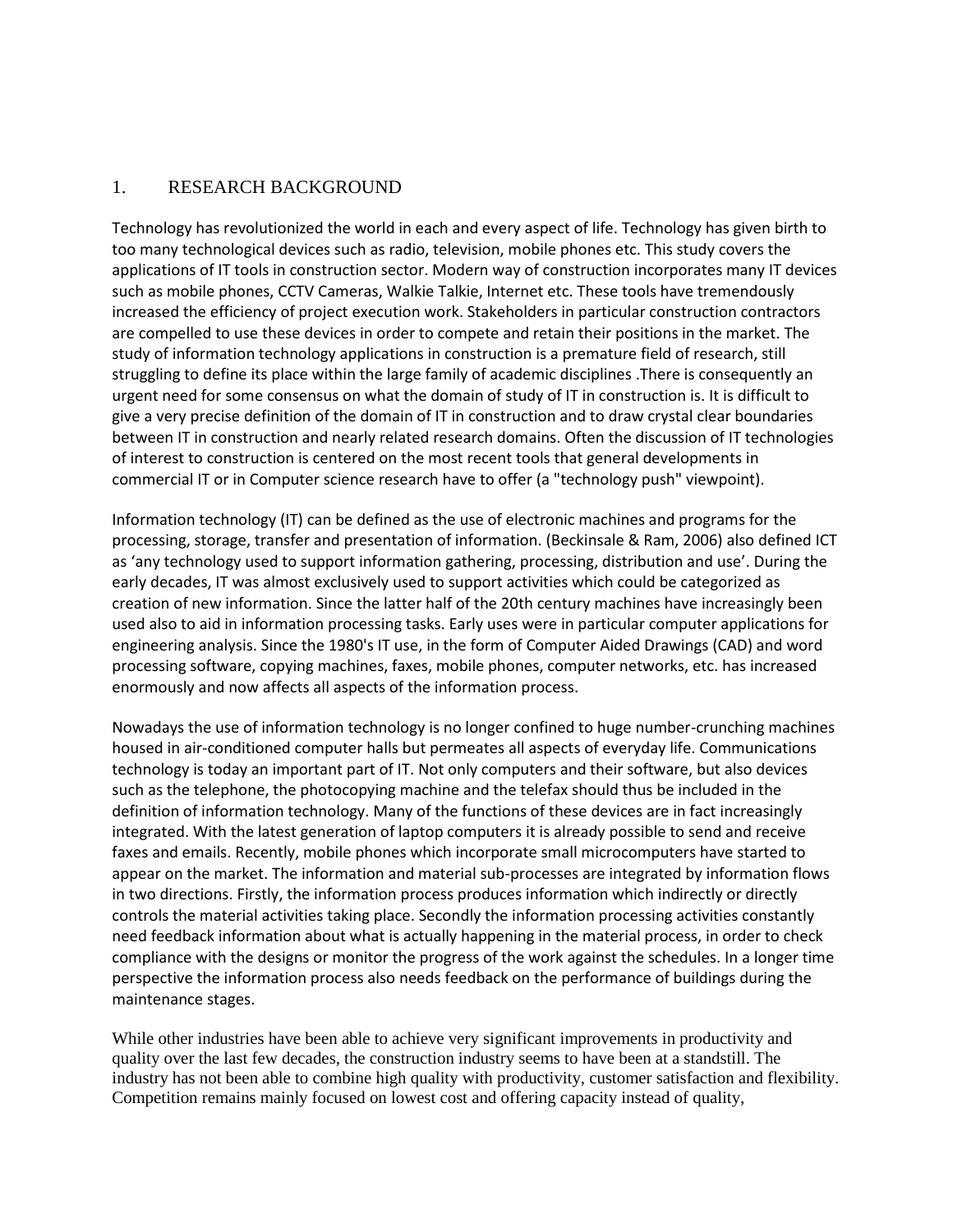sustainability and customer-perceived value. The construction industry is, in particular, lagging far behind other industries in using modern technology as a major catalyst for improving its processes. According to a study carried out in the UK (Latham 1994), 30% of the total building costs should be saved when information problems such as repeated work, overlapping work, false information, redoing, etc., are solved. Improved data exchange and the overall managing of the information will be a key solution to this. These problems along with the more advanced IT tools can be solved adequately with re-engineering of the process that itself necessary (Betts 1997).

During the last few years new emerging IT-technologies have increasingly been used to facilitate information management and transfer in the construction process. Currently construction worksite layout planning heavily relies on 2D paper media where the worksite planners sketch the future worksite layout adjacent to their real environment. This traditional approach turns out to be ineffective and prone to error because only experienced and well-trained planners are able to generate effective construction layout design with paper scratch. The major advantage of this IT tool is that it could give construction worksite planners an easy and quick setup where even unskilled novice could easily capture the entire intelligent system. With the help of innovative, light-weight and inexpensive interaction and display devices it enables the users to immerse themselves in a new reality which is augmented with computer-generated information. The introduction of this IT tool is completely new approach to the development of construction worksite layout (Wang 2007). According to (Bansal, 2011) GIS may maintain different kinds of information about a building such as site plan, drawings, sub-surface detail, component specifications, building evacuation plans, landscaping. The statement from author strengthens the selection of GIS as IT tool in this study.

Construction information management has greatly benefited from the advances in information and communication technology (ICT) in increasing the speed of information flow, enhancing the efficiency and effectiveness of information communication, and reducing the cost of information transfer. Current ICT support has been extended to construction site offices. However, construction projects typically take place in the field where construction personnel have difficulty in gaining access to conventional information systems for their information requirements. (Chen & Kamara, 2008). Following are the IT tools that were identified during literature review for this study, email, intranet, extranet, 4D simulation, social websites (Facebook, Twitter, YouTube), video conference, mobile phone, surveillance camera, GPS, RFID, wireless, CCTV, WEBCAST. These tools were identified in keeping the view of the applications of IT tools in all the three subject categories i.e., construction safety, communications and construction site security.

# **2.** RESEARCH SCOPE & OBJECTIVES

Following are the objectives of this study.

- To find the extent at which IT based tools were used in the three subject domains.
- To assess the impact of IT tools on overall work productivity.
- To prioritize the identified factors on the basis of cost effectiveness.
- To identify the level of skill required by the workers in using IT Tools.

The scope of this study is limited to Karachi based construction sites for data collection from residential building sector only. Data collection are free from any cultural barriers like, language barrier in order to have a true representation of adoptability of IT tools in local construction sector as a whole.

### **3.** RESEARCH METHODOLOGY: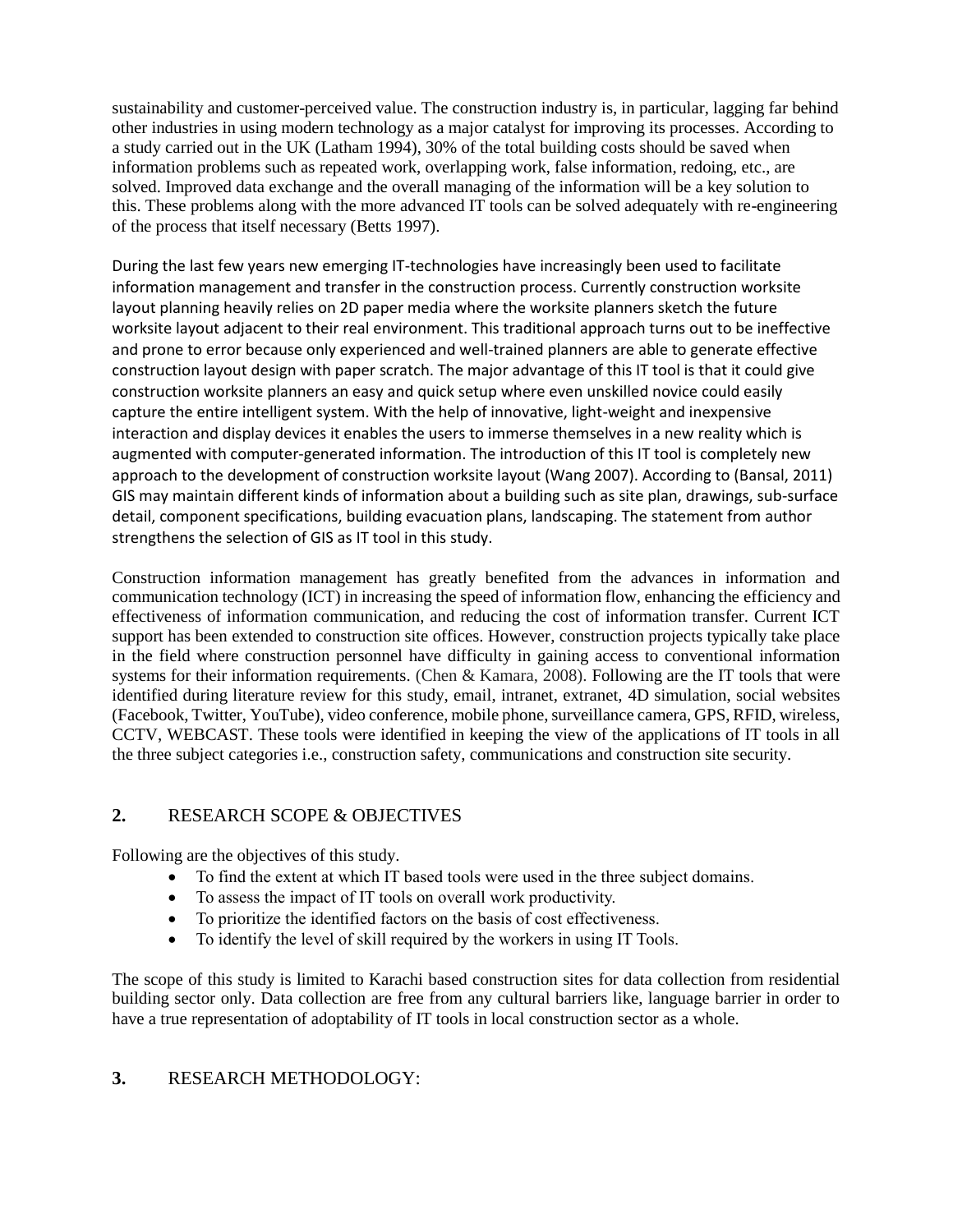The study is targeted to establish the need of IT tools for the safety, security and communication in construction worksites in local construction sector. In order to achieve the research target the overall methodology is divided into different sequential activities. Study starts with the thorough literature review that enables the researcher to prepare the list of IT tools presented in table 02 in the data analysis part. A structured questionnaire was then designed based on the list prepared and use for data collection purpose. Field surveys were carried out as a data collection exercise. A total of 13 questionnaires were filled on the basis of site based interviews and site observations. After data collection data were analyzed to get the results. Conclusions and future recommendations were made on the basis of results achieved.

## **4. Data Collection**

Questionnaire used for data collection contains: Personal information of the respondents as part 1 of the questionnaire like name (optional), contact no. , email address and company details etc. Part 2 of the questionnaire involves list of IT tools that are targeted to identify its usage; on the basis of three subject domains i.e., site safety, site security and communication on worksites. Part 3 of the questionnaire involves list of IT tools that are targeted to assess the impact of IT tools on overall work productivity, to prioritize the list of IT tools on the basis of cost effectiveness and to identify the level of skill required by the workers in using IT Tools. A 5-point scale constitutes of "very low, low, medium, high and very high" is used in this questionnaire to get the respondents response. A total of 13 questionnaires were filled on the basis of site based interviews and site observations.

# **5. Data Analysis**

Data collected then analyzed using Microsoft Excel to create graphs and charts to draw conclusions and provide some recommendations on the basis of results achieved through analysis. Table 1 shows the percent use of IT tools as a whole in three different dimensions of construction site safety, construction site security and communication on construction site. Based on the percentages it can be clearly stated that the usage of IT tools is mostly frequent in communications on sites, moderately frequent in site safety perspectives and least frequent in respect to site security perspective.

# Table 1: Usage of IT Tools in different Domains

| Usage of IT tools                 | <b>Very</b><br>Low<br>(%) | Low<br>(%)               | <b>Medium</b><br>(%) | High<br>(%) | Verv<br>High<br>(%) |
|-----------------------------------|---------------------------|--------------------------|----------------------|-------------|---------------------|
| <b>Construction Site Safety</b>   |                           |                          | 23                   | 23          | 54                  |
| <b>Construction Site Security</b> | $\overline{\phantom{a}}$  | 23                       | 23                   | 31          | 23                  |
| Communication on Construction     |                           | $\overline{\phantom{0}}$ |                      | 23          | 77                  |
| Site                              |                           |                          |                      |             |                     |

### **5.1.List of IT tools**

Table 2 shows the list of IT tools that were used in this study. This list is being used in order to achieve the remaining objectives of the study to assess the impact of IT tools on overall work productivity, to prioritize the list of IT tools on the basis of cost effectiveness and to identify the level of skill required by the workers in using IT Tools. A brief analysis has been done based on the survey responses.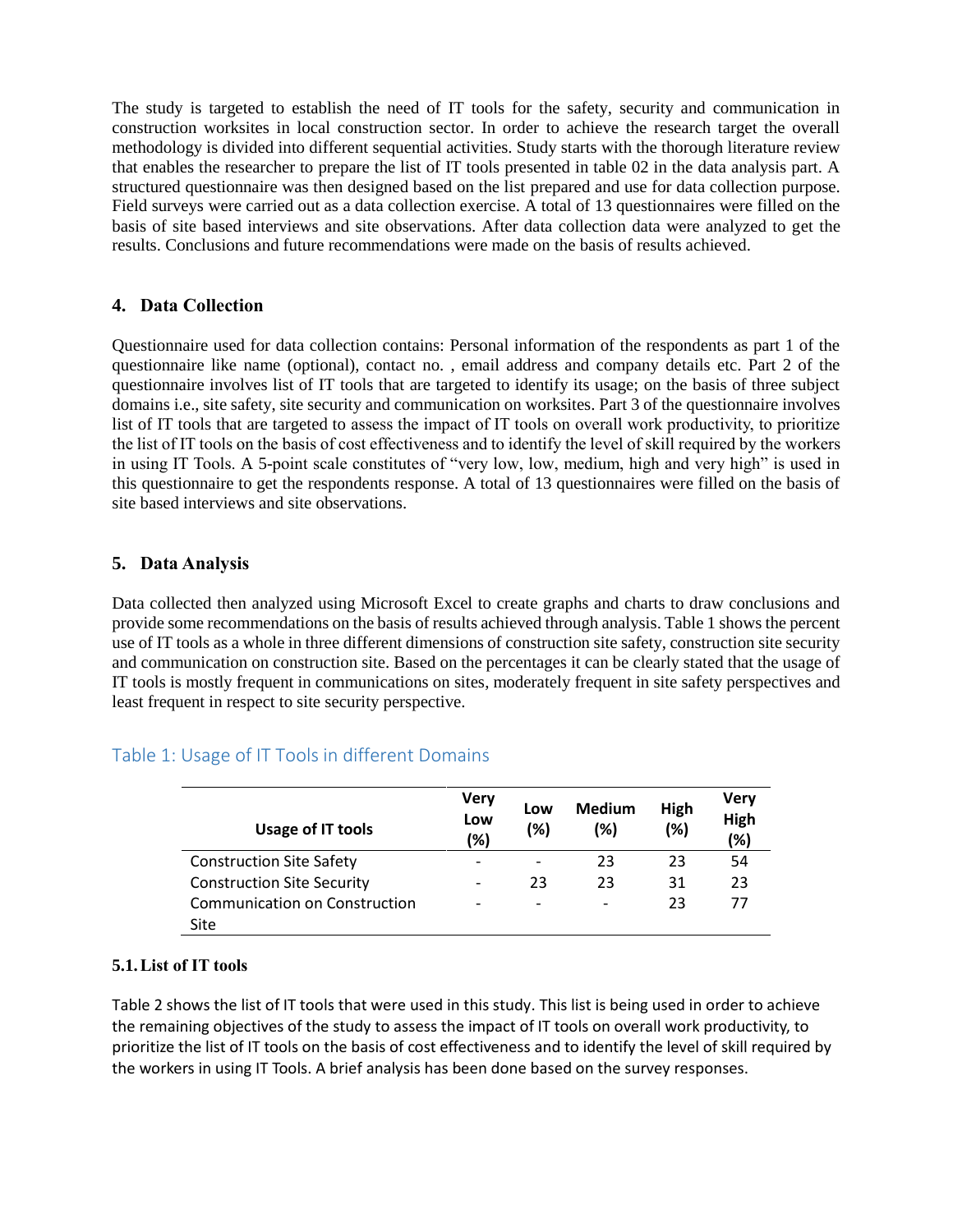### Table 2: List of different IT Tools

| S.No | <b>Different IT Tools</b> |
|------|---------------------------|
| 1    | Metal scanner detector    |
| 2    | surveillance cameras      |
| 3    | Fmail                     |
| 4    | GPS                       |
| 5    | 4D-Simulator              |
| 6    | RFID                      |
| 7    | Video Conferencing        |
| 8    | Wireless                  |
| 9    | Mobile Phone              |
| 10   | You Tube                  |
| 11   | CCTV                      |
| 12   | <b>WEBCAST</b>            |
| 13   | Alarm System              |

Table 3 shows the overall view of Part 03 of this study. On the basis of analysis results it can be stated that RFID has the larger impact on productivity while the email as an IT Tool has the least impact on Productivity. Similarly GPS along with Wireless tools has got maximum scores from the perspective of its availability or being used on sites and Mobile Phone is considered to be least available on construction worksites which in this regard up to some extent highlights the ideal picture to avoid loss of productivity during working times as it may result in loss of focus to work. WEBCAST has got maximum scores on the basis of its cost incurred which shows that it is the most less effective in terms of cost and email has got the minimum score which reflects that it is the most cost effective among all others IT tools. RFID has got the maximum scores on level of skill required to operate that IT tool while Alarm system has got the low scores which means it is easy to operate or local staff has some basic level training to use this in case of any emergency at worksite.

| S.<br><b>No</b> | <b>IT Tools</b>           | Impact on<br>Productivity | Availability<br>on Sites | Cost<br><b>Effectiveness</b> | <b>Skill Level</b><br>Requirement |
|-----------------|---------------------------|---------------------------|--------------------------|------------------------------|-----------------------------------|
| $\mathbf{1}$    | Metal scanner<br>detector | 2.68                      | 2.92                     | 1.7                          | 2.54                              |
| 2               | surveillance cameras      | 2.92                      | 3.23                     | 2.39                         | 3.14                              |
| 3               | Email                     | 1.77                      | 1.69                     | 1.47                         | 2.29                              |
| 4               | <b>GPS</b>                | 2.31                      | 3.38                     | 2.76                         | 2.38                              |
| 5               | 4D-Simulator              | 2.16                      | 2.66                     | 2.47                         | 2.69                              |
| 6               | <b>RFID</b>               | 3.3                       | 3.08                     | 2.61                         | 3.31                              |
| 7               | <b>Video Conferencing</b> | 2.23                      | 3.15                     | 2.31                         | 2.38                              |
| 8               | Wireless                  | 2.16                      | 3.38                     | 2.68                         | 2.93                              |
| 9               | Mobile Phone              | 2.99                      | 1.24                     | 2.32                         | 1.93                              |
| 10              | You Tube                  | 2.45                      | 2.62                     | 1.85                         | 1.92                              |
| 11              | <b>CCTV</b>               | 1.91                      | 2.68                     | 2.01                         | 3.08                              |
| 12              | <b>WEBCAST</b>            | 2.68                      | 1.68                     | 2.83                         | 1.75                              |
| 13              | Alarm System              | 1.85                      | 1.45                     | 1.69                         | 1.62                              |

# Table 3: Overall Weighted Average score for IT Tools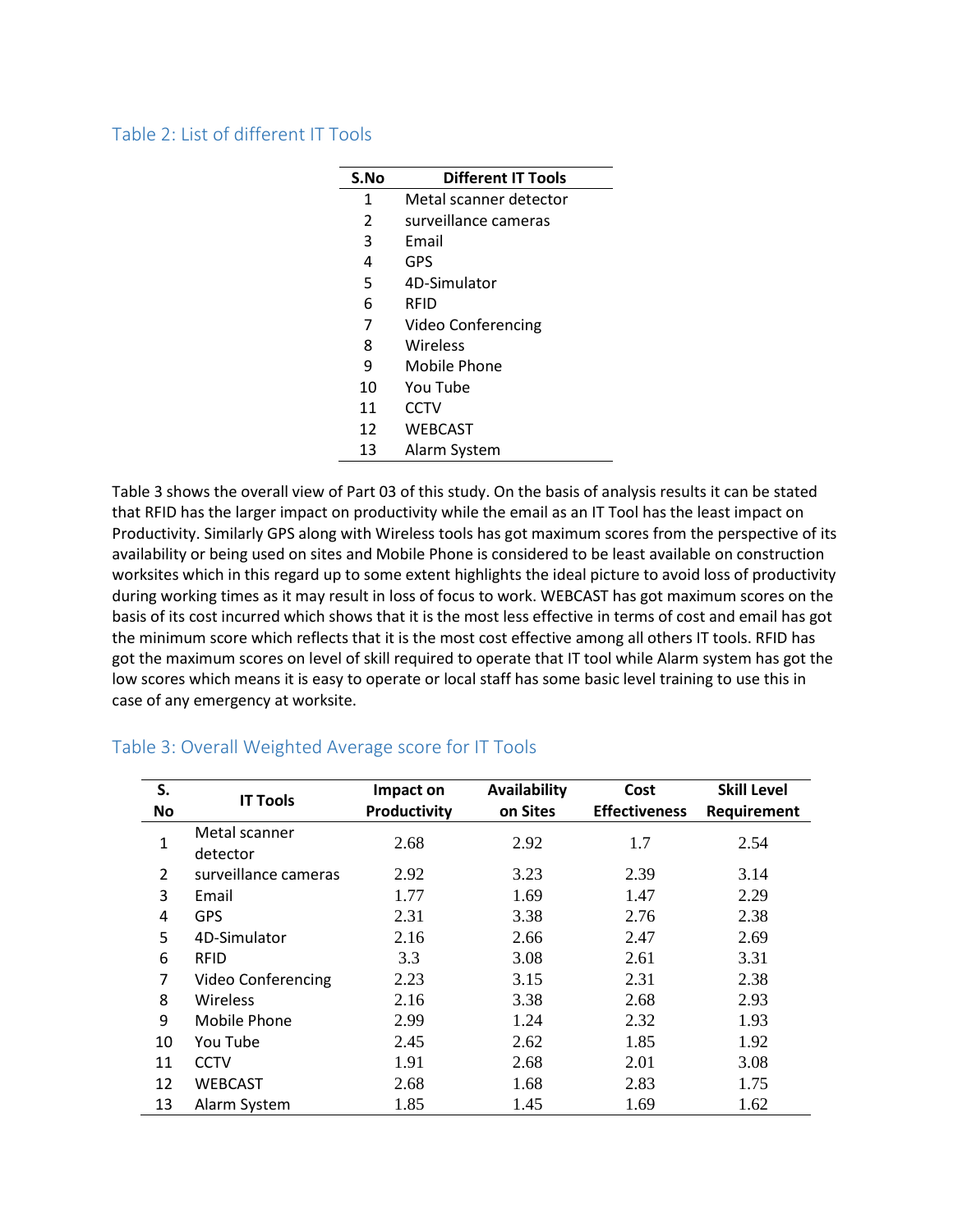#### **5.2.Analysis for Part 3 of Questionnaire**

Part 03 of the questionnaire targeted to assess the impact of IT tools on overall work productivity, to cost effectiveness, availability on sites and to the level of skill required by the workers in using IT Tools. Based on the weighted average scores i.e., impact of IT Tools on productivity the top five impacting factors were identified. Figure 01 shows the top 5 IT Tools from each aspect.

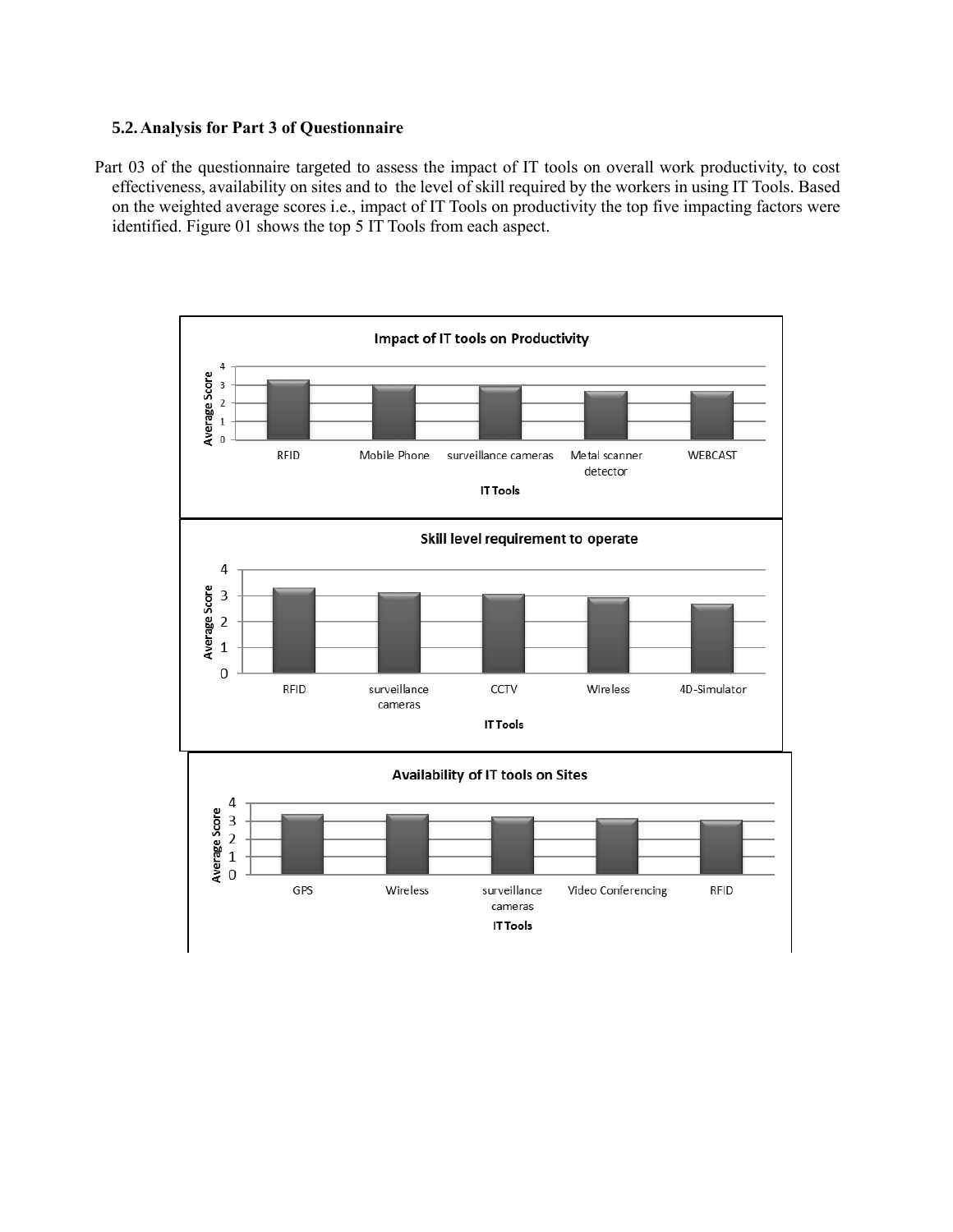

**Figure 1: Top 5 IT Tools from Different Aspects**

The graphs represent what people related to construction industry think about the application of IT tools. In the graphs of Impact of IT tools on productivity, Availability on sites and Level of skill required by the workers in using IT Tools, closer the average value to 5 means that the factors were ranked high means very high impact. While in graph of cost effectiveness the interpretation approach is inverse i.e., lower values means more cost effective the IT tool was.

# **6. Conclusion**

This study focused on identifying different IT tools that are being used on construction worksites in Karachi. A list of IT tools was prepared through literature review which then used to address the research goal. On the basis of results it can be concluded that the impact of IT tools on communication is very significant. IT tools has increased the productivity on a construction site tremendously when it comes to communication. This can also be seen from the analysis part that shows how high or low is the use of IT tools on a construction sites. Analysis also indicates the impact of IT tools is very high when it comes to safety of labors, material and equipments at construction worksites . Security aspect though scored less as compare to Communication and Safety but it has got its own significance. The dispersion on the impact assesment indicates that industry personals have got the awareness on the use of it but some of them are using and some still making their selves ready to benefit from IT. Due to the global economic competition, construction firms are beginning to adopt IT tools and explore different possible options for improving the delivery of their products and services. This has challenged the construction industry to become more efficient, and consequently pushing the contractors to ensure the usage of IT tools on construction worksites.

### **7. Recommendations**

It is recommended that construction firms in Karachi should equipped themselves with the latest IT tools which are now being used worldwide. This would help them in improving the overall performance of the construction industry. Programs can be conducted to create awareness regarding how different IT tools would help project objectives and overall performance in all the three research domains i.e., construction safety, site communications and construction site security. It is also recommended to increase the data set by performing extended data collection exercises throughout country that would help in presenting an overall view of construction industry of Pakistan. The current study were targeted to approach only residential building sector separate studies can be done from the perspective of different building sectors.

### **8. References**